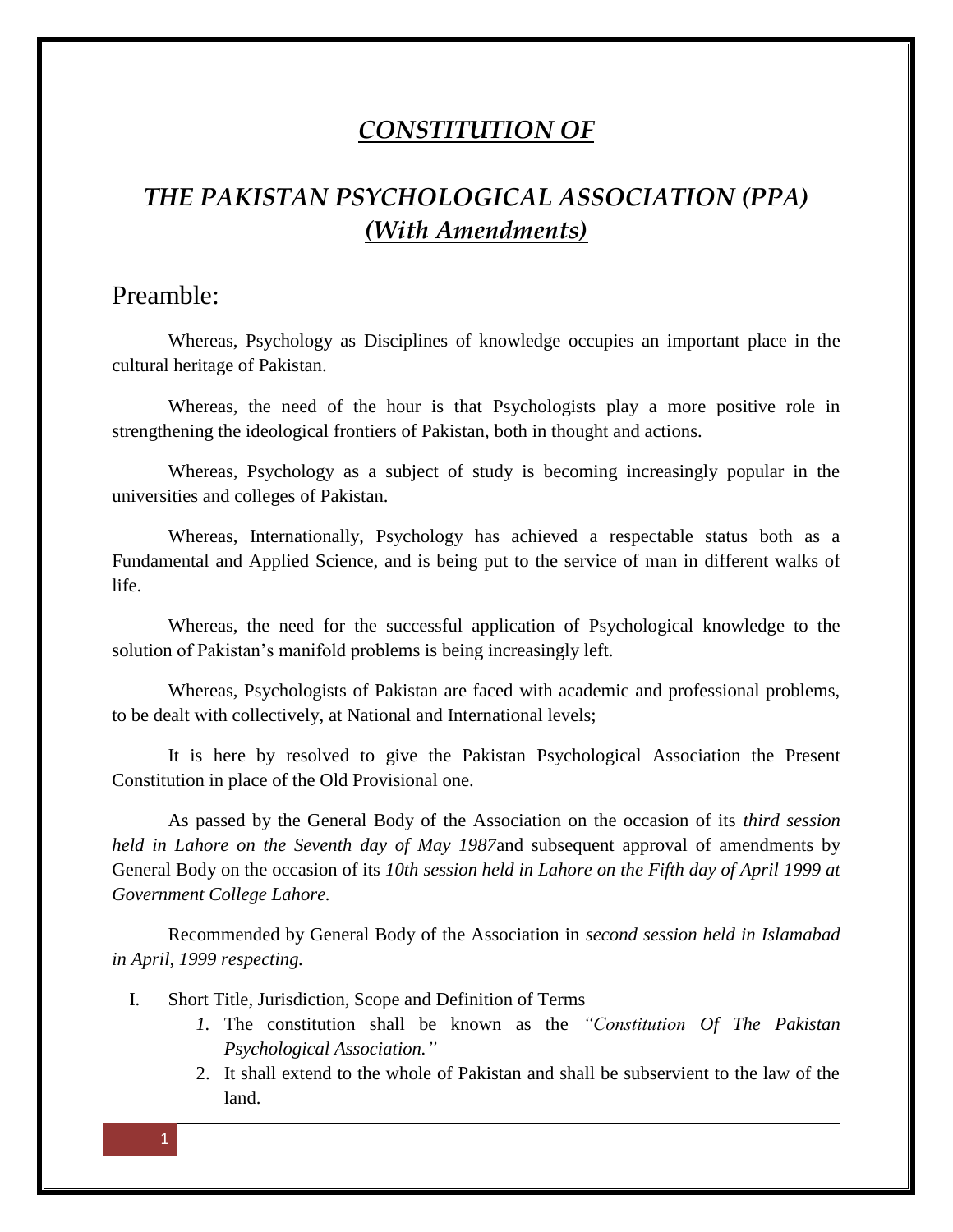- 3. It provides the directive principles and the statutory frame work under which the Association shall perform its various functions including the election of office bearers, formation of different bodies, committees and sub-committees, passing of budgets, framing of comes this for psychologists working in different professions, and other rules and by laws to ensure the difficult working of the Association toward the fulfillment of its Aims and Objects.
- 4. It shall come into effect from the *fifth day of April 1999.*
- 5. The Association shall act as a National Organization of the Psychologists of Pakistan. But just as it may have members from her countries, it may be affiliated to, subject to the law of the land; recognized International Bodies of Psychologists if such an affiliation helps promote its Aims and Objects.
- 6. In this constitution, the following terms shall mean what has been stated against each:
	- i. "Association" shall mean The Pakistan Psychological Association.
	- ii. Abbreviations "PPA" shall also meant The Pakistan Psychological Association.
- iii. "General Body" shall refer to the collective body of Members of the Association.
- iv. "Member" shall mean Life/Full Member of the Association, irrespective of the fact whether such a Member has paid his/her Membership fee on an Annual or Whole Life Basis.
- v. "Honorary Life Member", "Associate Member", and "Student Member" shall each belong to separate categories of Membership, as defined later, and shall be distinct from "Member", i.e., Life/Full Member, as mentioned in the foregoing sub-clause.
- vi. "Office-Bearers" or "Office Bearer" shall mean the Office Bearer(s) of The Pakistan Psychological Association such as: President, Senior Vice President, Vice President, Secretary General, Additional Secretaries, Secretary Press and Publications, Secretary Finance and Executive Members.
- vii. Similarly, bodies like "General Body", "Executive Committee" or any other Committee or Sub-Committee shall refer to the so named bodies of The Pakistan Psychological Association, unless specifically mentioned otherwise.
- viii. Whenever necessary, the Masculine Gender will be used irrespective of the Sex of the person concerned.

## *II. Aims and Objects:*

The Association shall have the following Aims and Objects: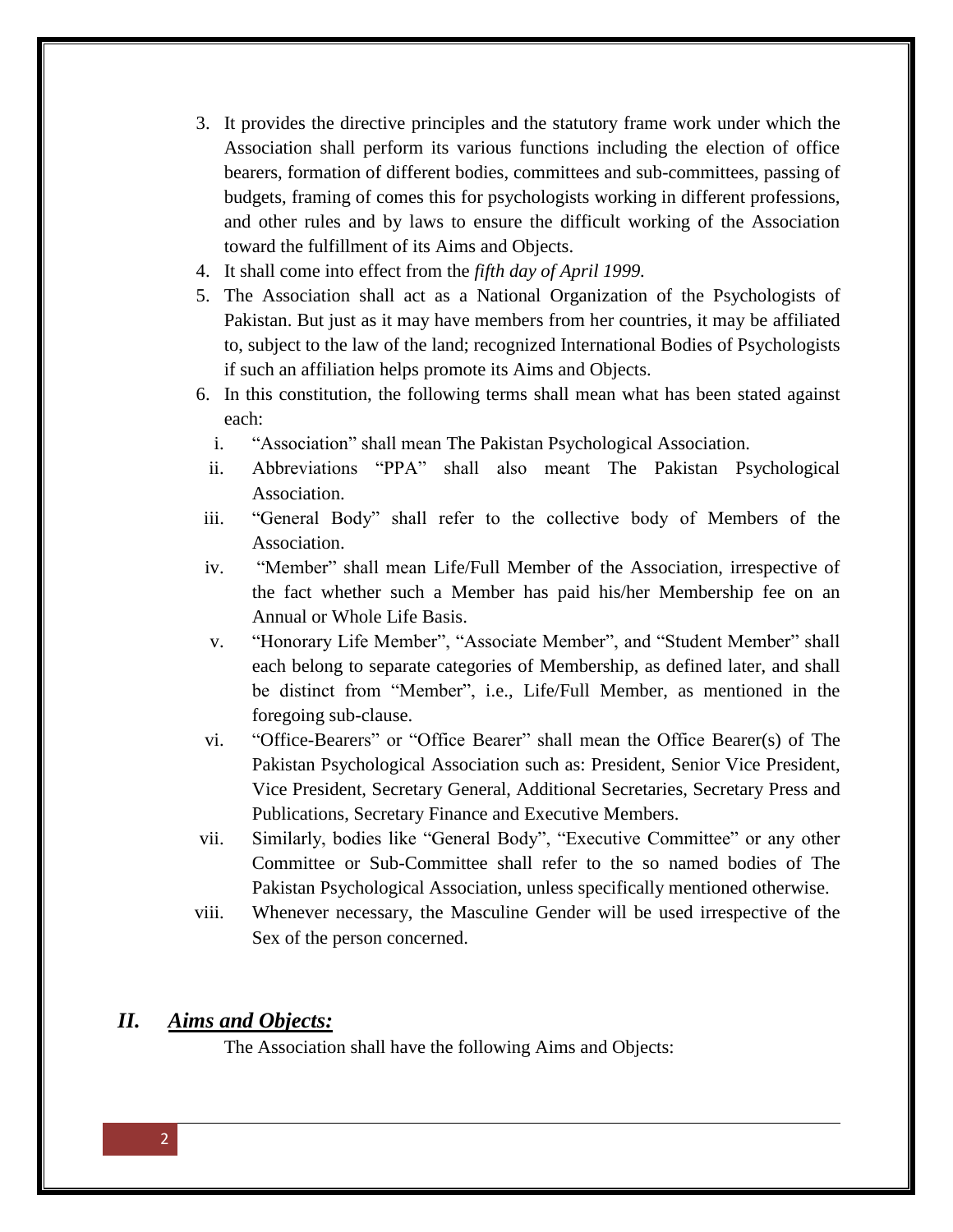- 1. To promote the cause of Psychology as a Basic and Applied Science, and of Psychologists as Academicians as well as Professional Working for the Welfare of the Individual and Society.
- 2. To suggests ways and means of improving the quality of training, research and professional competence in the field of Psychology and its related departments with different disciplines and co-ordinate and evaluate these activities at a National Level.
- 3. To protect, safeguard and promote the legitimate interests of its Members and help create suitable job opportunities for them.
- 4. To highlight the use of Psychology in different walks of life with special reference to current National and International needs.
- 5. To lay down the qualification and experience requirements, and codes of ethics for Psychologists working under different assignments and locations.
- 6. To establish fraternal relations with National and International Associations and Societies of Psychologists in different parts of the worlds.
- 7. To project the National point of view in International Forums, and provide the National Forum with benefits of International opinion, views and comments on problems of common interest.
- 8. To hold conferences, seminars, workshops and exhibitions where Psychologists from all over Pakistan, and whenever possible, from other countries as well, can freely interact with each other to their mutual advantage and publish notable contributions such as: newsletters, journals, proceedings of important events both scientific and popular, in appropriate forms.
- 9. To enlist the support of Federal and Provincial Governments and other Public and Private Bodies and Individuals towards the |Fulfillment of the Aims and Objects of The Pakistan Psychological Association.

Only Full Members, hereinafter called just "Members" as defined above, (and to be distinguished from other kinds of the Membership, to be described later), shall constitute the "General Body" of the Association, and shall have the following rights, privileges, duties and obligations in respect of the Association.

## *Association:*

- a) The right to invite all meetings of the General Body of the Association;
- b) The right to vote in such meetings including election of office-bearers, passing budgets, and such other matters as may be provided for, in this constitution, or rules and by laws made there under.
- c) The right to be heard by other Members, as well the obligation to listen to them in all such matters as affect them as Members of the Association.

3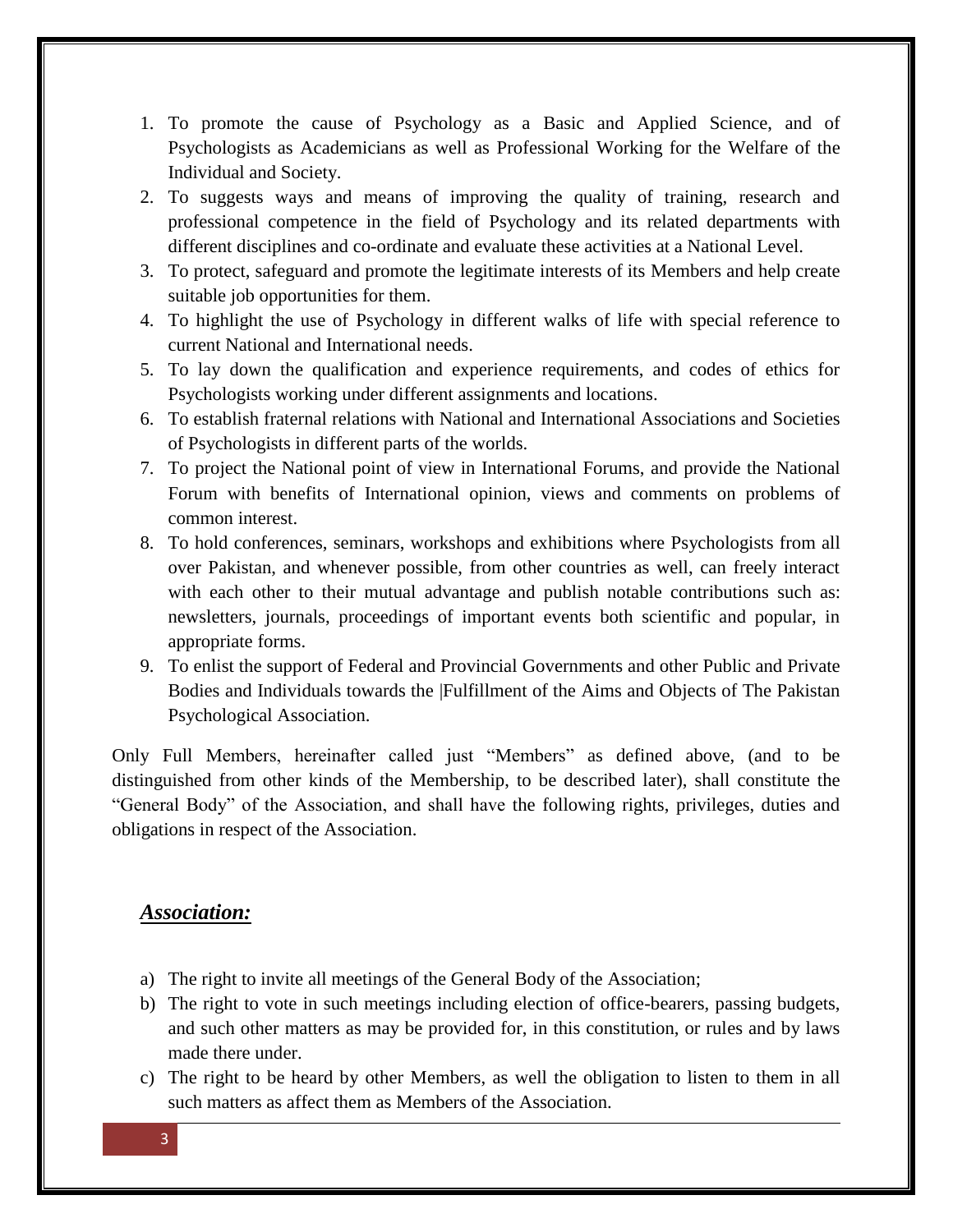- d) The privilege of seeking the assistance of the Association in protecting, safeguarding and promoting their legitimate academic and professional interests, and in improving their training and research facilities, opportunities and prospects of employment.
- e) The duty and obligation to uphold and promote the interests, dignity and prestige of the Association, strengthen it both financially and professionally, and implement its directives and decisions both in letter and spirit.

## *III. Types Of Membership:*

Following are the categories of Membership including fees information.

## *1. Life/ Full Member:*

Any qualified Psychologist can become a Full Member of The Pakistan Psychological Association on payment of the prescribed Annual or Whole Life Membership Fee on the approval of the Executive Committee. The minimum qualification of the Psychologist shall be Masters or an Equivalent Degree in Psychology.

## 2. *Honorary Life Member:*

- i. The honorary Life-Membership of the Association, may, as a mark of recognition, be conferred on anyone who may or may not be a Psychologist in the formal sense of the term, but one who, in the opinion of the Executive Committee of the Association, has rendered an outstanding services to the cause of Psychology and Psychologists or to humanity at large, provided that such a decision has been unanimously taken by the Executive Committee and ratified by the General Body. Their name shall be entered into a special register to be maintained for this purpose in the office of the Association, which shall be known as "Honorary Life Members Register."
- ii. But unlike the "Member" of the Association, honorary life members shall have no voting rights in the Association.

## 3. *Associate Member:*

Any person who subscribes to the Aims and Objects of the Association and undertakes to abide by the rules and by laws applicable to him/ her, can become an Associate Member of the Association on payment of the prescribed fee provided that his/her application of Associate Membership has been recommended by at least two Members of the Association and approved by its Executive Committee; provided further that unlike a Member he/she shall have no voting rights in the Association.

## 4. *Student Member:*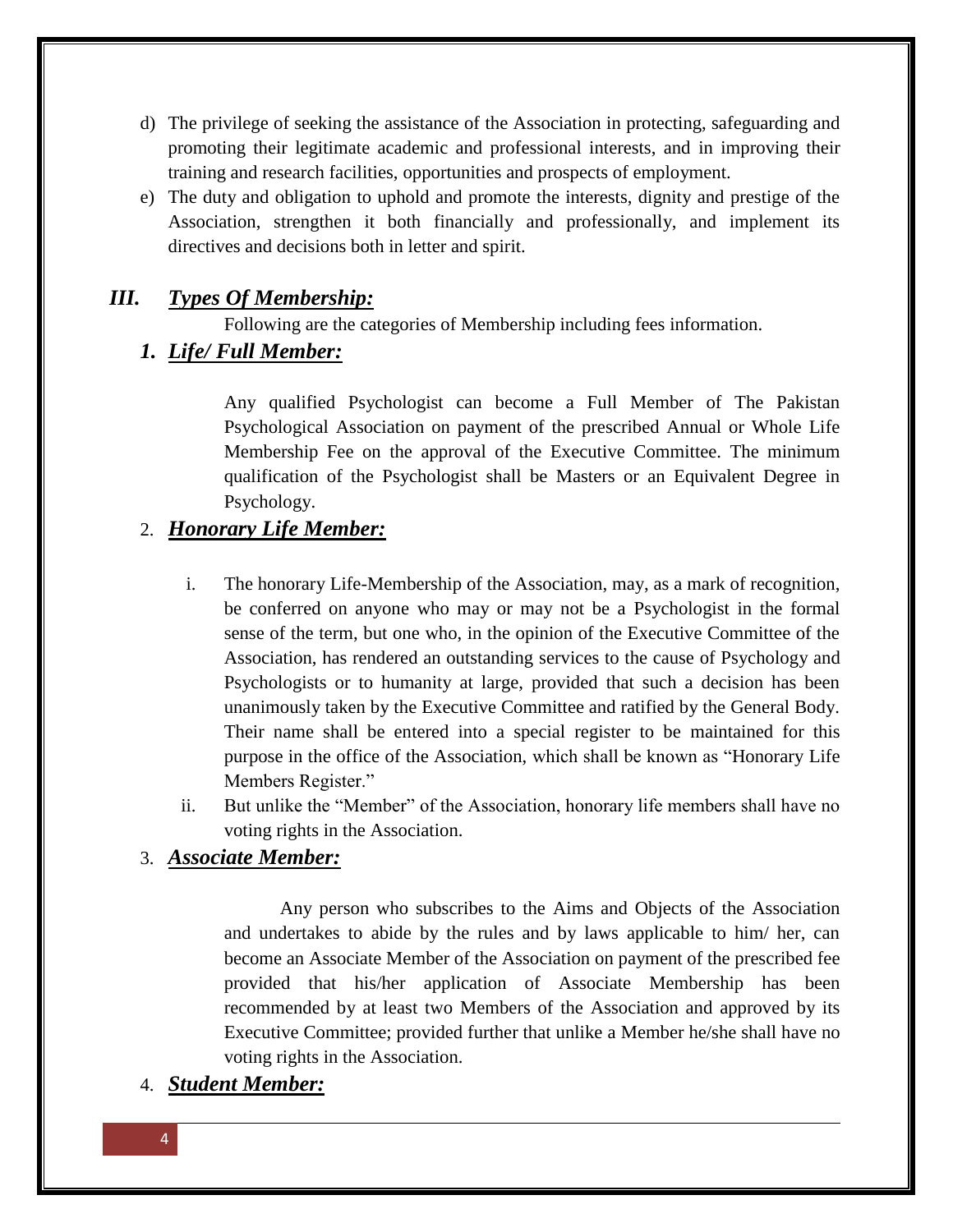Any regular student of Psychology, on his furnishing satisfactory evidence of his/ her being such a student and recommendation of at least two Members, or head of his/ her institution, become a Student Member on payment of the prescribed fee for such Membership, subject to the rules and by-laws made for this purpose from time to time, provided again that unlike a Full Member, he/ she shall have no voting rights in the Association.

## *5. Any Other Membership:*

The Executive Committee may in anticipation of, or subject to the approval of the General Body, create any other category of Membership, provided that the category created shall be subject to the rules and by-laws made for this purpose.

## 6. *Fees:*

Rules and by-laws, to be framed later, and ratified by the General Body, shall among other things, prescribe the fees for different categories of membership, which may change from time to time according to price index.

## IV. *General Body:*

- 1. The General Body shall be the supreme body of the Association. Only the Full Members of the Association as defined in Clause III-I above shall constitute the "General Body" and shall have voting rights in the Association. Others may be invited to its meetings as observers or guest speakers or asked to express their opinion and views on certain matters or read papers and made comments on them, but shall having no voting rights. No person other than the Members (i.e., Full Member) can by right attend the meetings of the General Body of the Association, and he/she shall have to leave such meetings if asked to do so.
- 2. The General Body shall have the following powers and functions:
	- i. Elect by secret ballot, preferably but not necessary, from among the panel of names, nominated by the Executive Committee, the following office-bearers, who shall all be honorary and non-remunerative.
	- ii. Elect Members of the Executive Committee, representing as far as possible different institutions and regions of Pakistan.
- iii. Pass budget estimates, duly approved by the Executive Committee.
- iv. Pass rules and by-laws according to the prescribed procedure.
- v. Constitute sub-committees for specific purposes
- vi. Amend the constitution in accordance with the prescribed procedure.
- vii. Consider all such matters as may be referred to it by the Executive Committee or any of the sub-committee or any of the sub-committees, or raised by any Member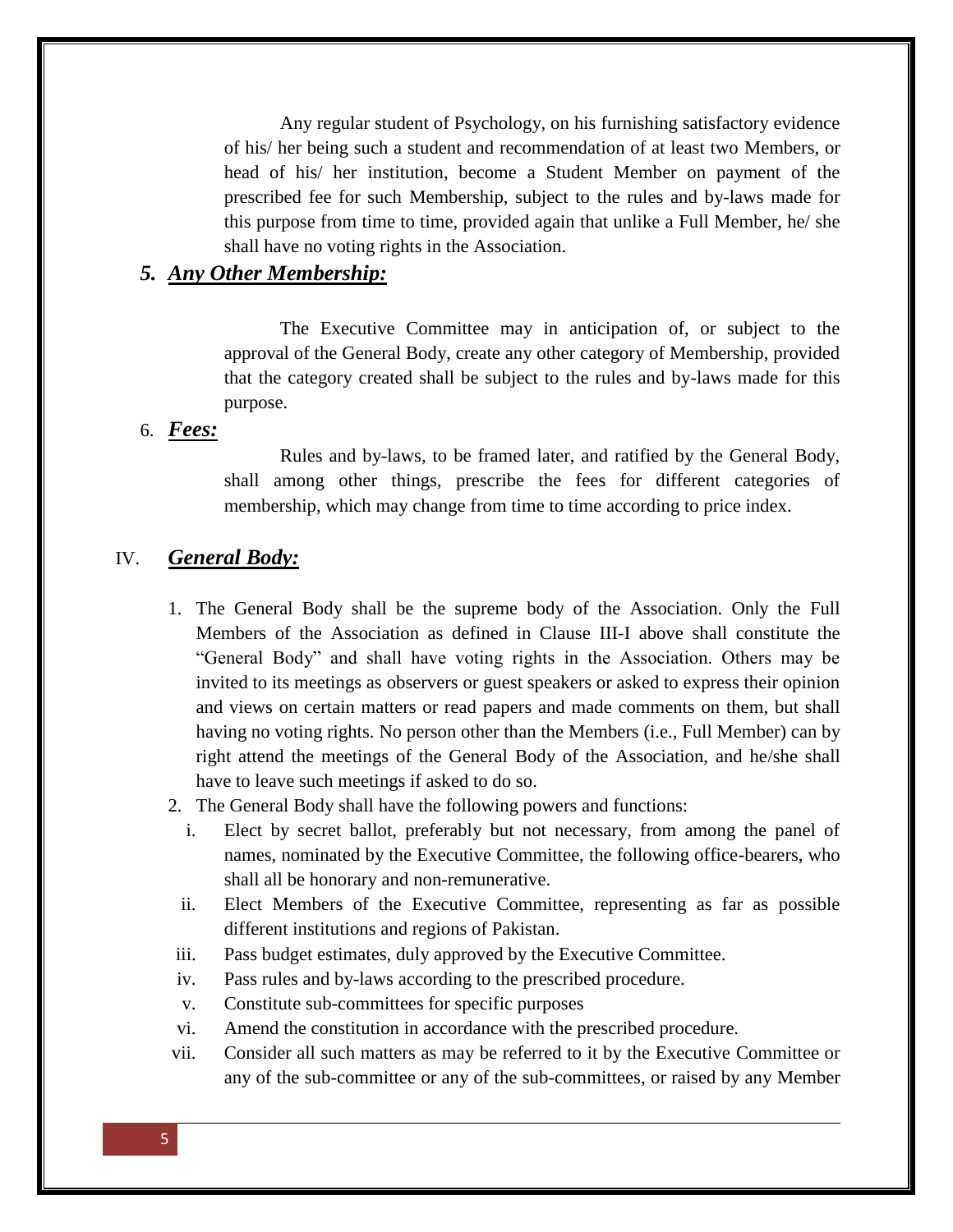of the General Body with the permission of the chair, provided that such matters fall within its purview.

- 3. The quorum for all such meetings of the General Body in which elections under subclauses (i)  $\&$  (ii) of clause 2 above are held shall be at least one third of the total enrolment as Members, or else elections shall be held through registered post. The amendment may be made by two-third of the Members person.
- 4. On matters relating to sub-clause (iii)  $\&$  (iv) of clause 2 above, the quorum shall be one third of the total Membership.
- 5. The General Body shall meet at least once in a year, preferably on the occasion of its annual session. There shall be no bar, however, to its meeting on occasions other than the annual session.
- 6. An emergency meeting of the General body however by convened on the instructions of the President, or on a written requisition signed by at least thirty Members to consider specific issue of an urgent nature, which should be clearly stated in the agenda. The notice for such meetings shall be dispatched to all the Members by registered post at least ten days before the date of the meeting. The quorum for such meeting shall be fifty.
- 7. Notices of meetings of the General Body will be issued by the Secretary General or in his absence by anyone authorized by the President for this purpose.

## V. *Executive Committee:*

- 1. The management of t Association shall vest in a Executive Committee consisting of the following
	- i. President
- ii. Senior Vice President
- iii. Vice Presidents
- iv. Secretary General
- v. Additional Secretaries
- vi. Secretary Finance
- vii. Secretary Press and Publication
- viii. Five Elected Members
- 2. The Executive Committee shall have the following Powers and Function.
	- i. Recommend and revise budget estimates and present the same to the General Body.
	- ii. Nominate the General Seasonal President for the next session, (But the General Seasonal President for the Fourth Session will be elected by the General Body).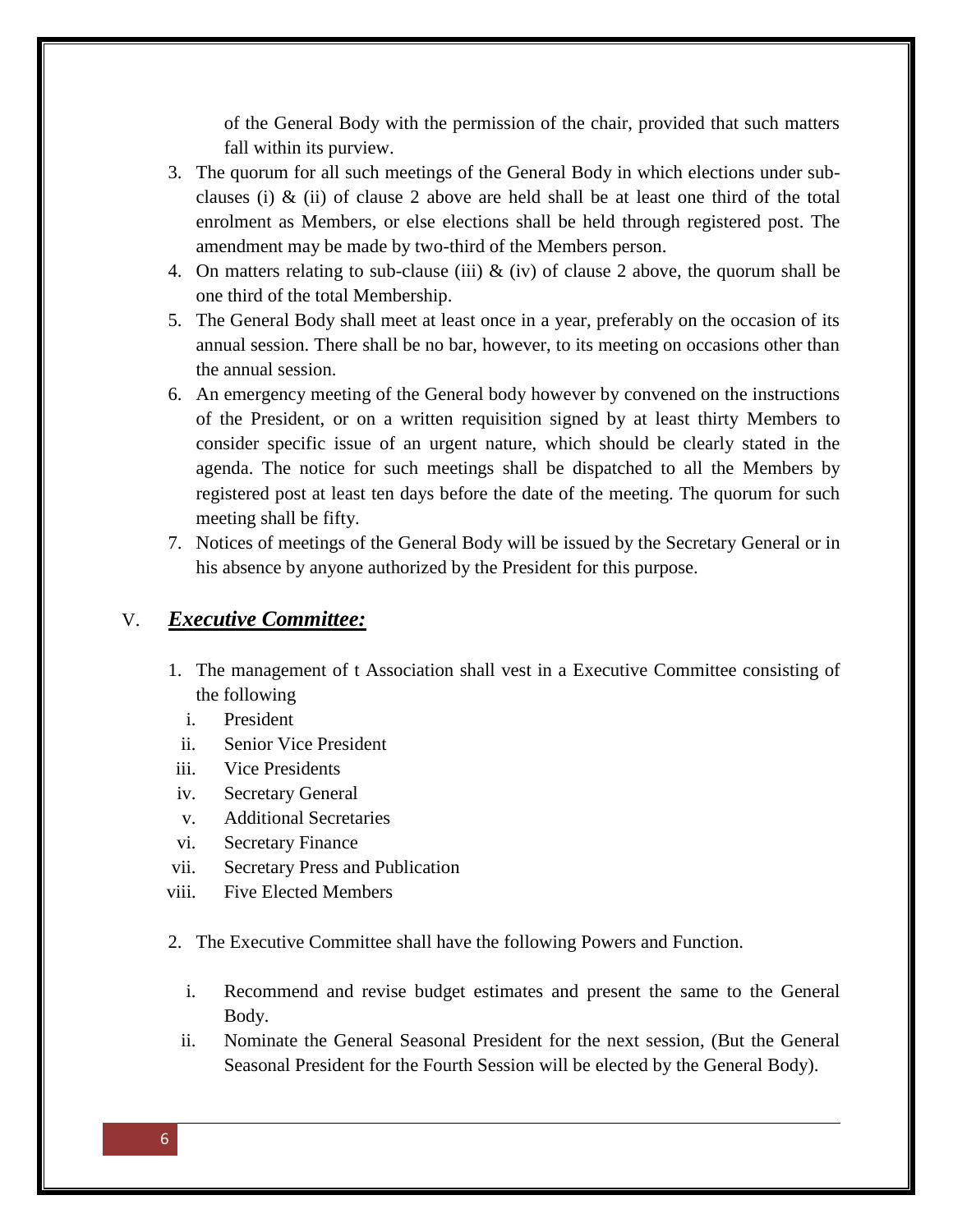- iii. Constitute Section of Divisions comprising the main branches of Psychology, particularly the ones included in the syllabi of Pakistani Universities, or the combinations of such branches as may be closely related to each other, and nominate Sectional Presidents and Secretaries for each. Paper reading will be generally done in the Sectional meetings. There shall be at least five of such sections.
- iv. Draw up panel of names for election of office-bearers shall be divided by the General Body, as provided in sub-clause (i) of clause 2 of section iv.
- v. Fix the date and venue of the Annual Session and chalk out its program of activities
- vi. Nominate the Chief Guest (s), if any, for the Annual Session or for any other occasion.
- vii. Approach to Federal and Provincial Governments and other public bodies and individuals for grants, donations and other forms of assistance.
- viii. Approach the Government of Pakistan for inviting foreign guests if any, and prepare a panel of such names.
- ix. Establish fraternal relations between different Associations and bodies of Psychologists and others all over the world.
- x. Publish proceedings of the annual session, Association's Journal, etc., appoint Editorial Staff for the same and make other arrangements in that connection.
- xi. Frame rules and by-laws in conformity with the constitutional provisions, for the efficient functioning of the Association, and submit the same to the General Body for approval.
- xii. Undertake and intensify Membership drive, publicize Association's activities, and take such other steps, as it may consider necessary to promote the Aims and Objects of the Association.
- xiii. Appoint sub-committees and nominate individuals for carrying out its work.
- xiv. Sanction such expenditures within the approved budget as lie outside the powers of the individual office-bearers.
- xv. Recommend to the General Body affiliation of Provincial Associations of Psychologists to the National Body, namely, "The Pakistan Psychological Association."
- 3. The Executive Committee shall meet at least once a year.
- 4. The quorum for all meetings of the Executive Committee shall be Six or on expansion of Members as decided by the President.
- 5. The Executive Committee may also appoint a sub-committee of its own to assist the President in taking decisions on its behalf, which may be ratified by the Executive Committee later.
- 6. The tenure of the Executive Committee shall be Two Years, or until fresh elections are held.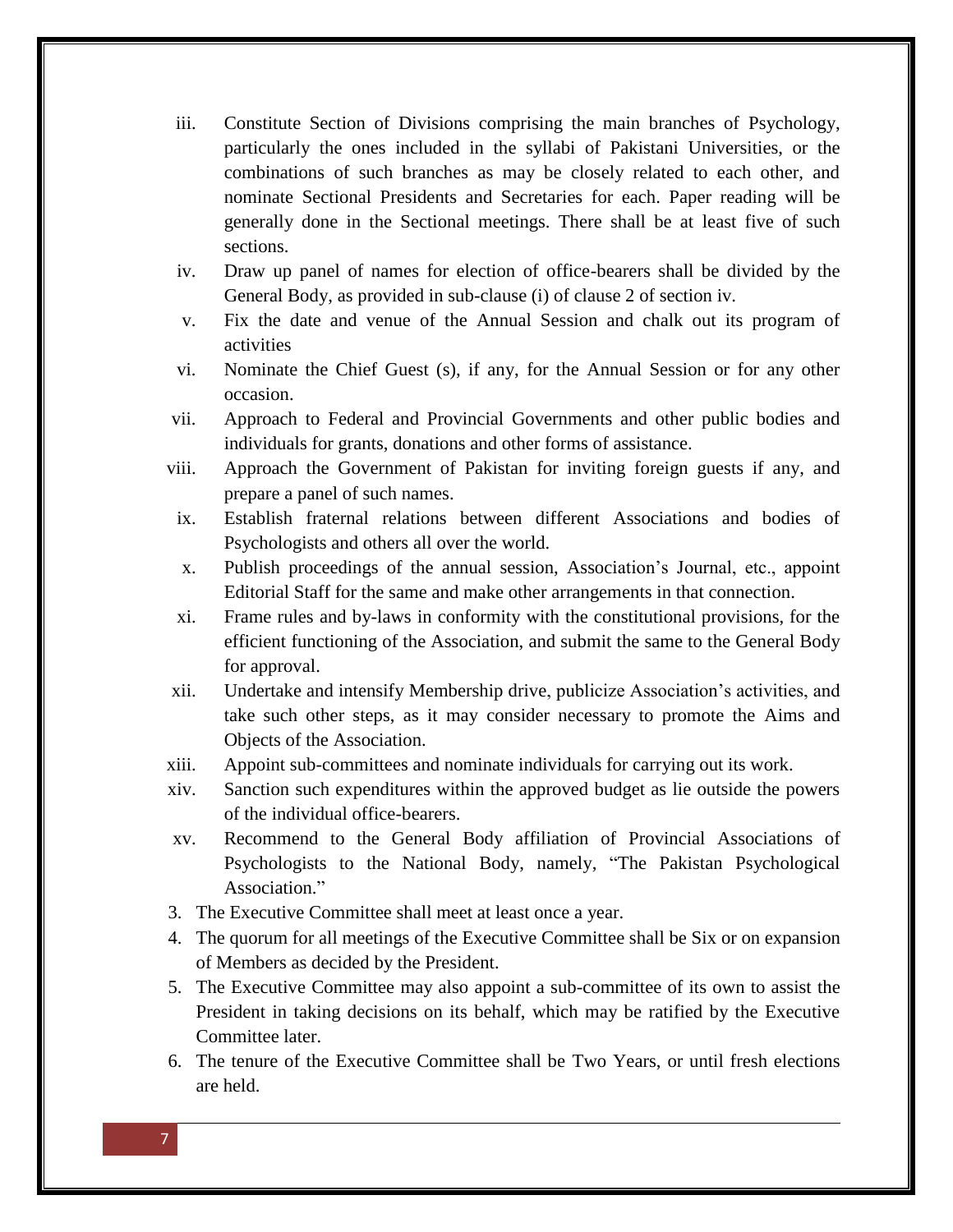#### VI. Powers and Functions of Office-bearers

#### 1. *President:*

She/he shall have the following Powers and Functions:

- i. The President shall be the Chief Executive of the Association, and he/she shall exercise all such Powers and Functions on behalf of the Association as the General Body and the Executive Committee may authorize him/her to do. All the office-bearers of the Association, Honorary and Paid, shall work under his/her guidance and supervision.
- ii. The President shall preside over all the Business Meetings of the Association, whether they will be of the General Body, Executive Committee or any of the Sub-Committee of either, unless otherwise provided.
- iii. The President can sanction budget expenditure up to any amount. But his/her power of sanctioning unforeseen expenditure form "Contingency" head on any single item shall be limited to *Rupees five hundred only*.

#### 2. *Secretary General:*

The Secretary General shall be responsible for convening meetings of the General Body and Executive Committee of the Association and its Sub-Committee, unless otherwise provided in any particular case, keeping authentic records of the proceedings of these meeting, conveying the decisions of the Association to the quarters concerned. He/she shall also act as the administrative head of the office of the Association. He/she shall perform all such duties and functions as may be assigned to him/her under rules and by-laws of the Association.

#### 3. *Secretary Finance:*

The Secretary Finance shall be the custodian of all the property and funds of the Association. He/she shall be responsible for maintaining the accounts of the Association receiving funds and making payment for, and on behalf of the Association provided that they have been duly sanctioned and approved. He/she shall follow all such rules and by-laws as may be made for the proper discharge of his/her duties and responsibilities.

### 4. *Other Office Bearers and Bodies:*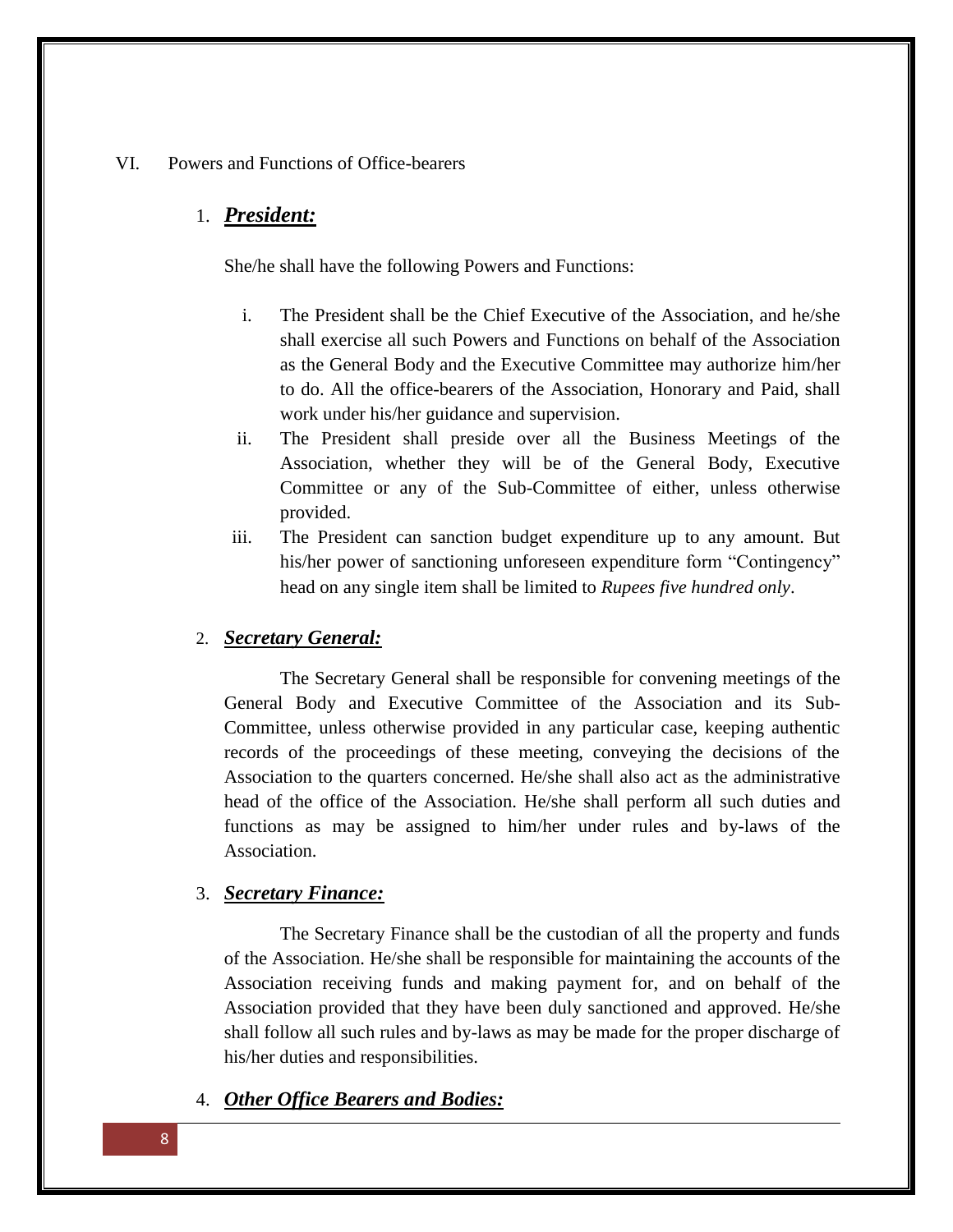The duties and powers for all the Federal and Provincial Bodies, Office-Bearers, Committees and Sub-Committees of the Association shall be governed by rules and by-laws to be made for this purpose from time to time according to the prescribed procedure.

## VII. *Procedure for Framing of Rules and By-Laws:*

The Executive Committee shall of purposes for drafting rules and by laws appoint a Rules Sub-Committee of its own, approve them in the light of the constitutional provisions, and adopt them provisionally for conduction the Business of the Association until the next meeting of the General Body to which it should be presented for ratification.

#### VIII. *Amendments to the Constitution:*

- 1. All amendments to the Constitution shall first be discussed there by the Executive Committee and its Rules Sub-Committee, if any, and then placed before the General Body with a note on the proposed amendment by the President. The General Body, if it so desire, may approve the amendment as it is, in which case the required quorum shall be Two-Third of the Members. But if it rejects the amendment or refers it back to the Executive Committee for further consideration, decision to this effect by a simple majority of the Members present will suffice. However, if the General Body wants to modify a proposed amendment without reference to the Executive Committee, it can do so only unanimously.
- 2. All amendments to the constitution shall be treated as a part of the constitution and shall have the same force as the rest of the constitution.
- 3. The above procedure of amending the constitution can also be followed by registered post where Two-Third majority of total Membership is required.

#### IX. **Transitory Provision:**

Notwithstanding anything said herein before, all acts done by the President of The Pakistan Psychological Association, for and on behalf of the Association, since its *first session held in Dacca in March, 1968,* including the holding of its s*econd and third session in Islamabad and Lahore in 1975 and 1978* respectively, and framing of its present constitution, and all actions taken by him in consequence there of including the implementation of the present constitution, shall be deemed to have been in good faith and be treated as constitutionally valid, and shall not be open to question in future.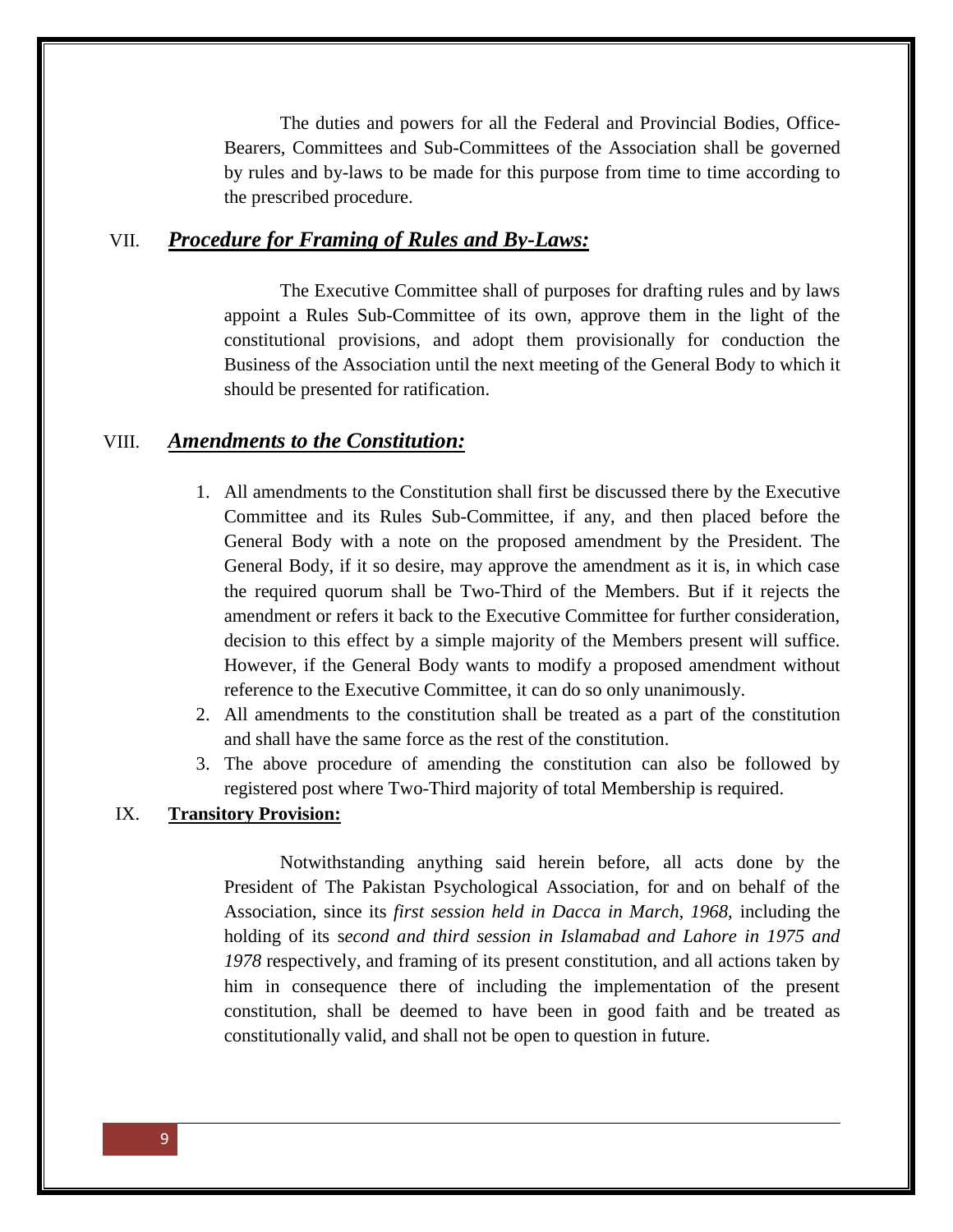*I have been directed by the Executive Committee of PPA to put forward the proposed amendments unanimously agreed by PPA Executive Body in its meeting dated 25.1.1997 at Govt. College Lahore which was held to improve the amendments in the light of observation made by the respected Members of PPA in its General Body Meeting dated 31-10- 1996 at Al-Hamra Hall, Lahore, and subsequent meeting of the Executive Committee and organizing committee form time to time.*

## *UPTO SECTION II:*

The Constitution Section III dealing with kinds of Membership.

Following amendments are proposed:

- *i.* Member shall mean a Full Member of the Association.
- *ii.* Any qualified Psychologist who has obtained the degree of M.A/M.Sc. in Psychology/ Applied Psychology recognized by U.G.C Pakistan or The Substitute Department can become a Full Member of the Association on payment of the prescribed annual of Whole-Life Membership Fee. After filling up the Performa.
	- a) Any person who intends to seek New Full Membership of PPA would be required to submit the attested copy of M.A/M.Sc. certificate and detailed mark sheet to the Incharge, Registration PPA. All other documents required from time to time are also to be submitted. The application should be introduced by Two Existing Members. Such applicant would attain the status of Full Member (herein after called Member) after the approval of Executive Committee. In case the Executive Committee does not meet 60 days after the receipt of the application and before the commencement of Conference, then the date of Membership would be treated on which the applicant had submitted his/her complete' application along with draft/money order/cash amount for Membership. After attaining the status of a Member, he/she would be eligible to get Membership slip/card of PPA bearing his/her photograph or thumb impression and signatures, duly attested by President/Senior Vice President or Secretary General PPA. Such slip/card would remain in the custody of the Member. In case of lost Membership card, duplicate Membership card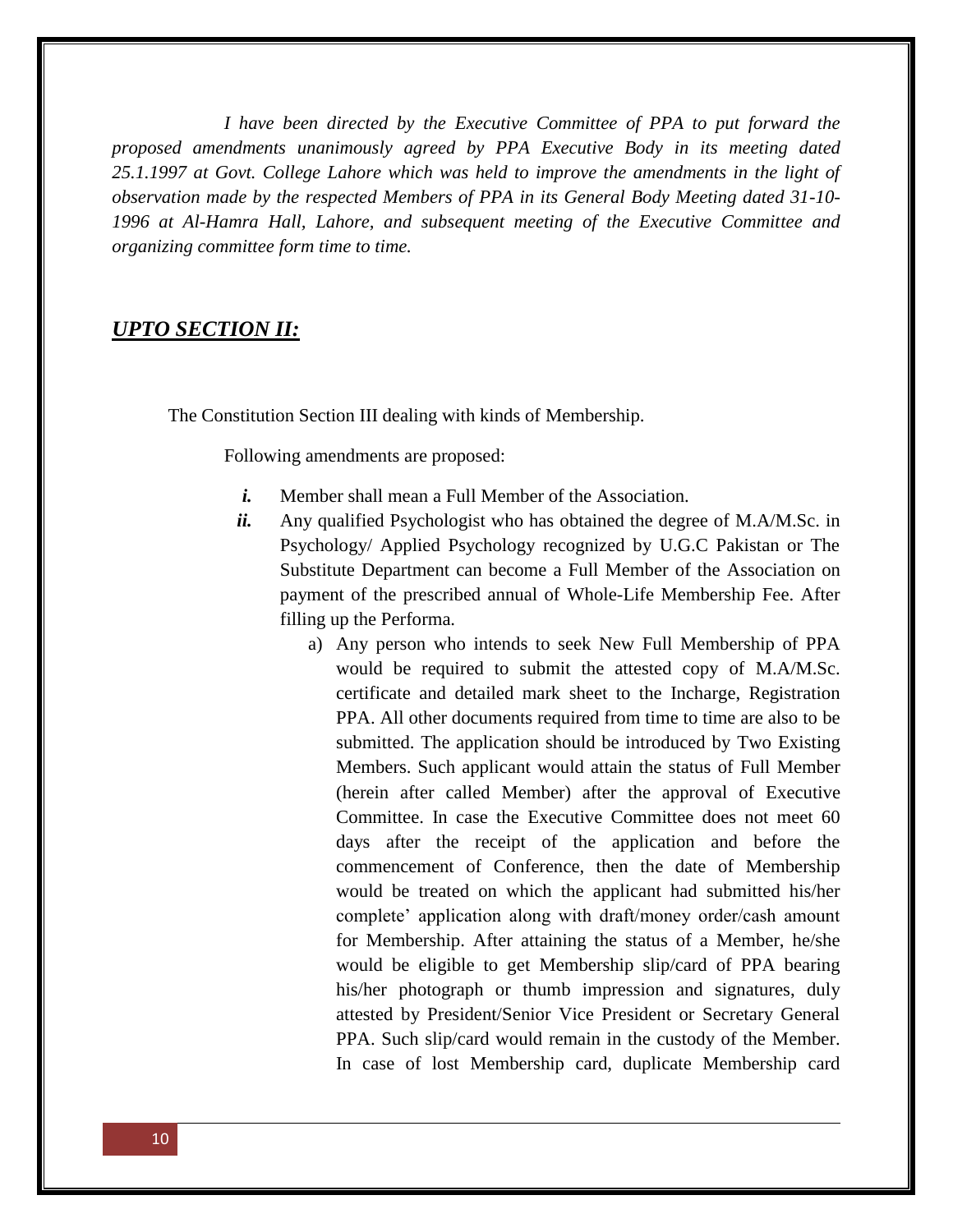would be issued on payment of Rs. 50/- only, or the amount Determined by Executive Committee from time to time.

- *iii.* Every Member has to renew his/her Membership on payment of the prescribed annual Membership fee as determined from time to time. The Membership would cease to exist on the expiry of the period for which the fee has been paid.
- *iv.* Is no change in (i) to (vi) types of Membership page of the constitutions section (III)

#### *Section (iv) General Body Clause I:*

Section (iv) clause 2 subclasses (i) no change, Paragraph 1 of 2 (i) a change is proposed in the office bearers given hereunder.

#### *Section V. of PPA Executive Committee:*

- i. President … (01 All Pakistan Basis)
- ii. Senior Vice President. (01 All Pakistan Basis)
- iii. Vice Presidents ……… (05 in number i.e. 01 from each Province and 1 from Federal Area, Azad Kashmir and FATA). It was decided that although the posts of 05 Vice Presidents are Regional but all the PPA Members would Elect them.
- iv. Secretary General, (01 All Pakistan basis)
- v. Additional Secretary General (02 All Pakistan basis).
- vi. Secretary Finance: (01 would be Nominated by The President from amongst the Executive Body of PPA).
- vii. Secretary Press and Publications (01 All Pakistan basis).
- viii. Thirteen Members Executive Committee/Advisory Council, (05 to be Elected on All Pakistan basis. 01 to be Elected or Nominated from Federal Area, Azad Kashmir and FATA, 04 to be Elected or Nominated from Armed Forces, 03 Technocrats to be nominated by PPA Executive Committee. All the Members of PPA would caste vote for all the office bearers of PPA Executive Committee except Nominees).

Clause iv or matters relating Sub Clauses (3 to 4) of clause II above, the quorum shall be One-Third of total Membership. The amendment may be made with Two-Third majority of the Members present.

#### *Section V. Executive Committee:*

The management of the Association shall vest in an Executive Committee consisting of office bearers mentioned amendment.

If any Member (belonging to any Province/AJK/FATA of PPA could not attend the Conference due to some reason or had no intention to contest the Elections, in such cases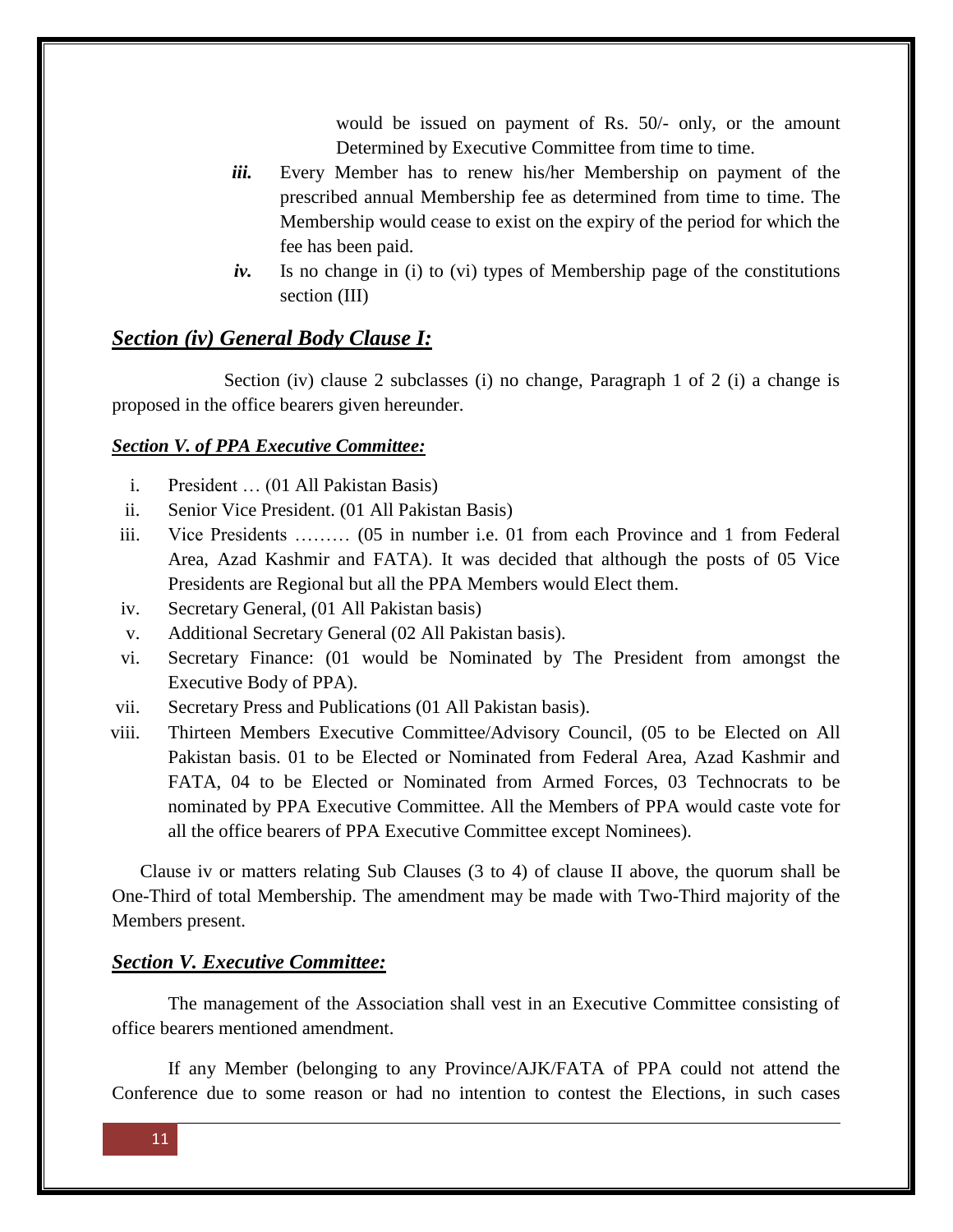President PPA with the approval of Executive Committee may Nominate any Member from respective area so that representation from that area could be made. *Section 5 clauses 2, 3, (i to xv) no change (xvi) sub clause to be added. This should read as Sub-Clause No xvi, Establish Psychological Local Chapters at Administrative Divisional Levels and help these Local Units in the Promotion of Psychological Activities in Respective Area. Such Units are supposed to perform Functions in Collaboration with PPA.*

Executive Committee while having the Final Decision may Consider the Recommendations from of Vice Presidents of Respective Regions. Section V clauses 4,5,6,7 (no change).

In Section III-B, after types of Membership Establish Divisions of Psychology, such as Educational Psychology, Clinical Psychology, Muslim Psychology Departments and other Important Divisions with the Advancement of Time and Technology.

Section V. of Executive Committee, other proposals for the formation of Executive Committee made by General Body was all the Posts of the Office Bearers of the Executive Body (Except Nominees) would be filled up through Election to be-conducted by Election Commission.

#### *Section VI Elections:*

1. Elections would be conducted on the Final Day of PPA Conference.

- $2<sub>1</sub>$
- i. President with the consent of Executive Committee would Nominate Election Commission 2 weeks before the Commencement of the Conference. Election Commission would consist of 1 Chairman and 5 Members. The commission would be responsible for holding fair and transparent Elections with right to caste vote but have no right to contest Elections.
- ii. Election Commission would possess and may display upto-date record of PPA Membership. Each interested may examine it in the PPA office or may obtain voter's list on payment as per cost.
- iii. Old Members, Life Members have a right to cast vote for all the posts of Executive Body of PPA
- iv. New Members of PPA have right to cast vote only if he/she has obtained the Membership at least on the First Day of the Commencement of Conference.
- v. Full Registration for Casting Vote or Contesting Election is Essential.
- vi. Qualification of Conditions:
	- 1) President, Senior Vice President 15, Vice President at least 10 years after M.A/M.Sc. in Psychology or Equivalent.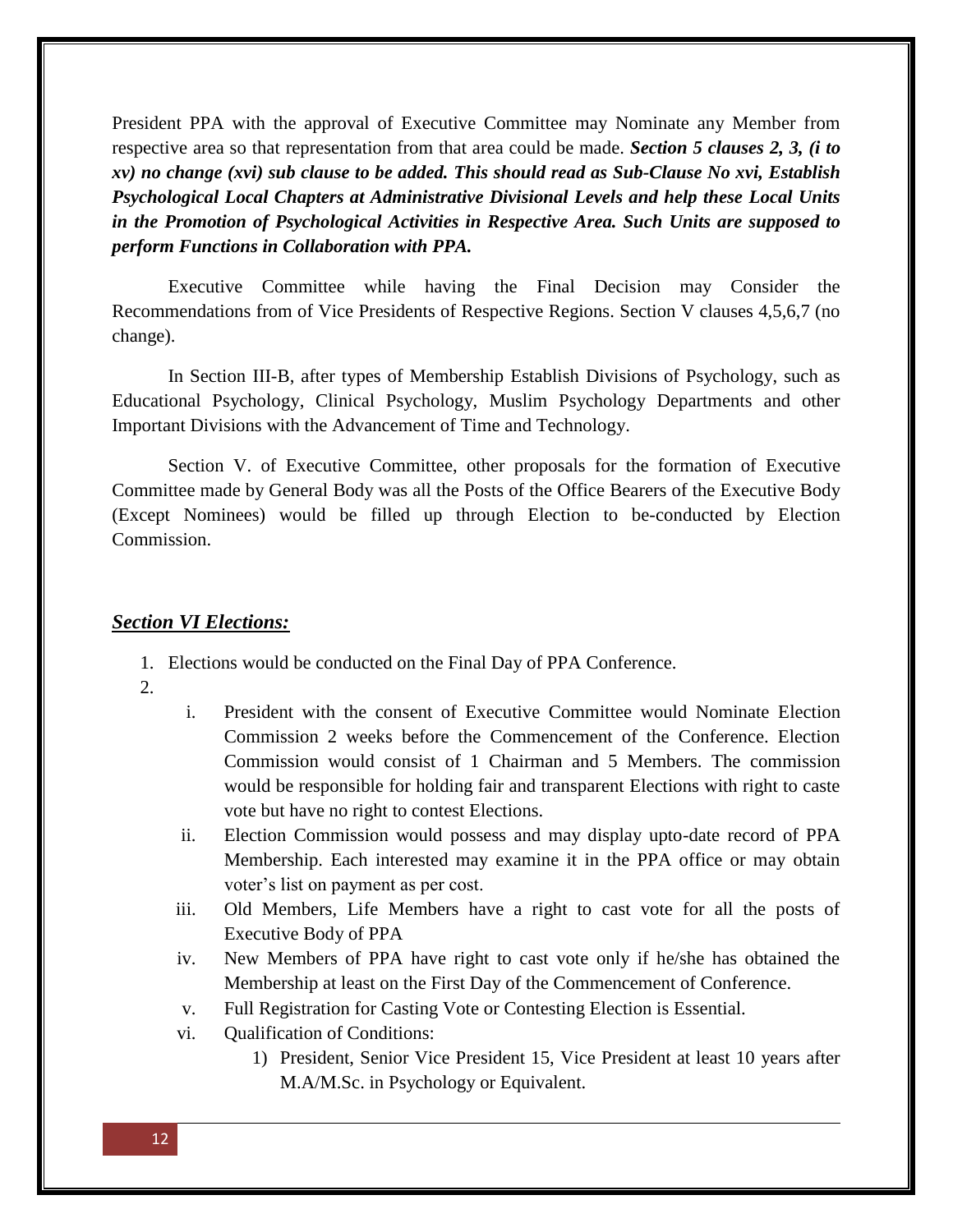- 2) Secretary General at least 7 years after M.A/M.Sc. in Psychology or Equivalent.
- 3) Additional Secretaries, Secretary Finance at least 5 years after M.A/M.Sc. in Psychology or Equivalent.
- 4) Executive Member At least 3 years after M.A/M.Sc. in Psychology or equivalent.
- vii. Every Member (Old, Life, New) may caste his/her vote only if he/she produces his/her original membership card/slip to the Election Commission.
- viii. The Old Members are expected to renew their Membership First Day of the Conference at the maximum otherwise they would be ineligible to caste vote.

## *Sub-Clause (V):*

- 1. It is proposed that Membership renewal may be made at the desk of the Registration on the First Day.
- 2. For the eligibility of casting vote only renewal of Membership or upto date Full Membership is required.

#### *Section VI Clause 2:*

#### *Sub-Clause II:*

Voting shall be hold for all the posts of Executive Committee (Except Unopposed). All the Members would caste vote for all the posts of Executive Committee (Except Nominees).

#### *Section VII:*

Section VII Powers and Functions of Office Bearers i., ii, iii no change

- iv. The *President* would Nominate Chairman/Chairperson of the Organizing Committees of Local Units/Conference with the approval of Executive Committee.
- *v. Senior Vice President* he/she will preside over the meetings of PPA and still perform the functions entrusted by. Further on the behalf of the President or in his absence or according to the desire of the President, he/she shell exercise the Powers and Functions of the President.
- *vi. Vice President:*
	- a) Each Vice President of the respective Province will be responsible to Executive Committee, organize Local Units and mobilize them to perform functions as advised by Executive Committee of PPA. He/she will act as responding of PPA in the Province in which the Conference, Seminar is being held.
	- b) He/she would be Ex-Officio Member of Organizing Committee of Local Unit.